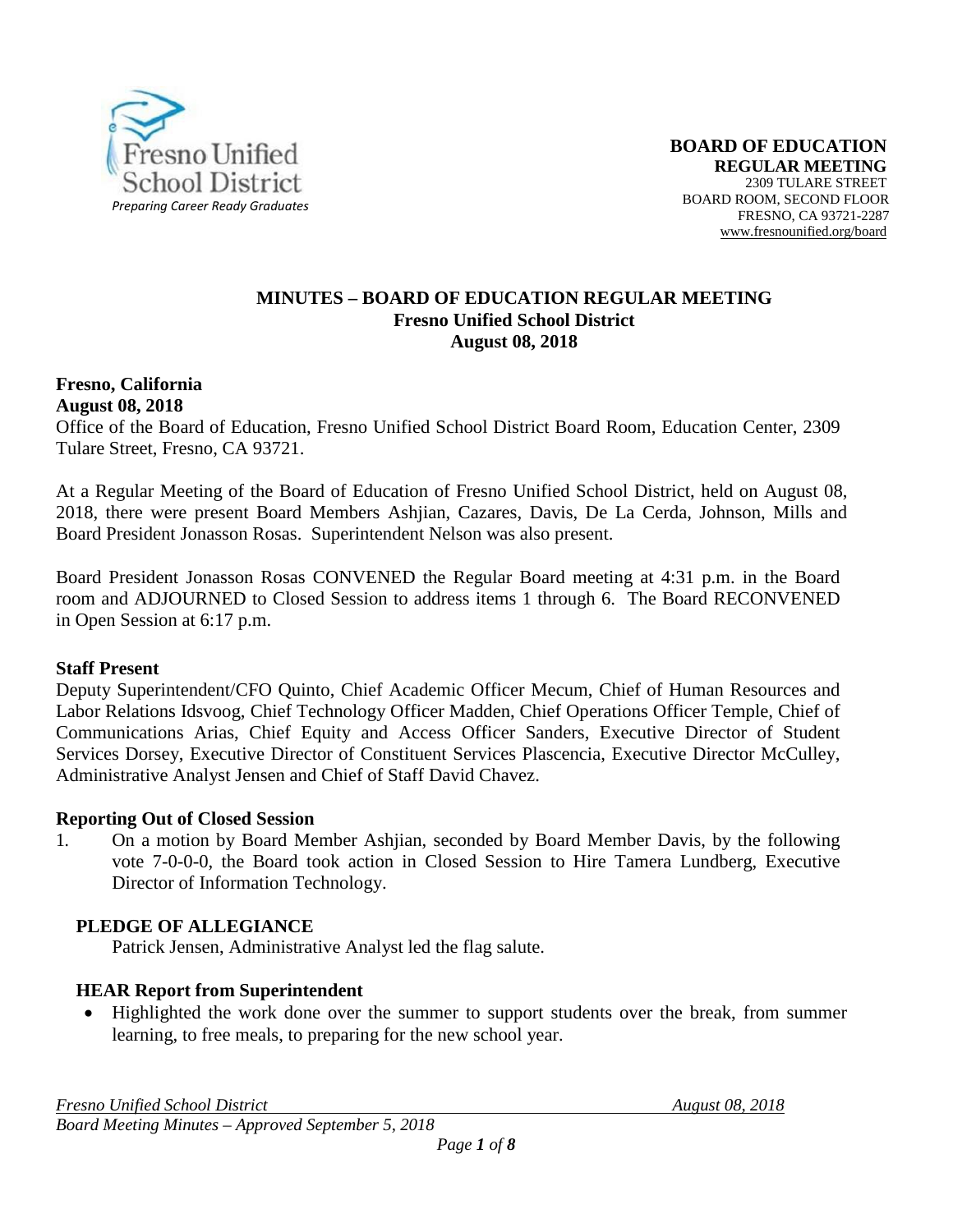- Superintendent congratulated 119 summer school graduates, 92 of which walked across the gradation stage in a special ceremony on July 13 at the Audra McDonald Theater at Roosevelt High School
- School starts Monday, August 13, Nelson shared a public service announcement [\(PSA\)](https://na01.safelinks.protection.outlook.com/?url=https%3A%2F%2Fvimeo.com%2F281692717&data=02%7C01%7C%7Cbfe588fcd6524983d15708d5fd9d7519%7C74c9008303c6453a801c9251cdd17eb8%7C0%7C0%7C636693775165800843&sdata=4vXJaf%2FcF1G5ivUPq%2Fcu19%2FsYRNLd7ImIIU3Ja9qTVk%3D&reserved=0) currently running on local television stations to remind the public about student safety as students head back to school
- Superintendent spoke about the district-wide Active Assailant Training thanking facilitators from the Fresno County Sherriff's Department who led staff through Run Hide Fight preparation. He shared that district posters reflecting Run Hide Fight were on their way to school sites and district offices to serve as reminders to parents and staff of this initiative.

# **OPPORTUNITY for Public Comment on Consent Agenda Items**

There were no individuals for this portion of the agenda.

On a motion by Member Davis, seconded by Member De La Cerda, the consent agenda, exclusive of agenda item: A-6, A-10, A-15, A-16 and A-17 which were pulled for further discussion, were approved on a roll call vote of 7-0-0-0 as follows: AYES: Board Members: Ashjian, Cazares, Davis, De La Cerda, Johnson, Mills and Board President Jonasson Rosas.

# **A. CONSENT AGENDA**

# **A-1, APPROVE Personnel List**

**APPROVED as recommended,** the Personnel List, Appendix A, as submitted.

**A-2, ADOPT Findings of Fact and Recommendations of District Administrative Board APPROVED as recommended,** the Findings of Fact and Recommendations of District Administrative Panels resulting from hearings on expulsion and readmittance cases conducted during the period since the June 13, 2018 Regular Board meeting.

# **A-3, APPROVE Minutes from Prior Meeting**

**APPROVED as recommended,** the draft minutes for the May 23, 2018 Regular Meeting.

**A-4, ADOPT Variable Term Waiver for Career Technical Education Credential Holders ADOPTED as recommended,** the Variable Term Waiver for Career Technical Education (CTE) Credential holders. The Commission on Teacher Credentialing (CTC) has stated the Preliminary CTE credential holders (see attached) should be issued a Variable Term Waiver for the English Learner Authorization until the CTE program is completed. The English Learner classes are embedded in the CTE program. Individuals will not have the English Learner authorization stated on their credential document until the CTE program is completed and the clear credential is issued.

# **A-5, APPROVE Budget Revision No. 1 for Fiscal Year 2018/19 APPROVED as recommended,** Budget Revision No. 1 for fiscal year 2018/19. Periodic updates to the district's budget are presented to the Board of Education for approval.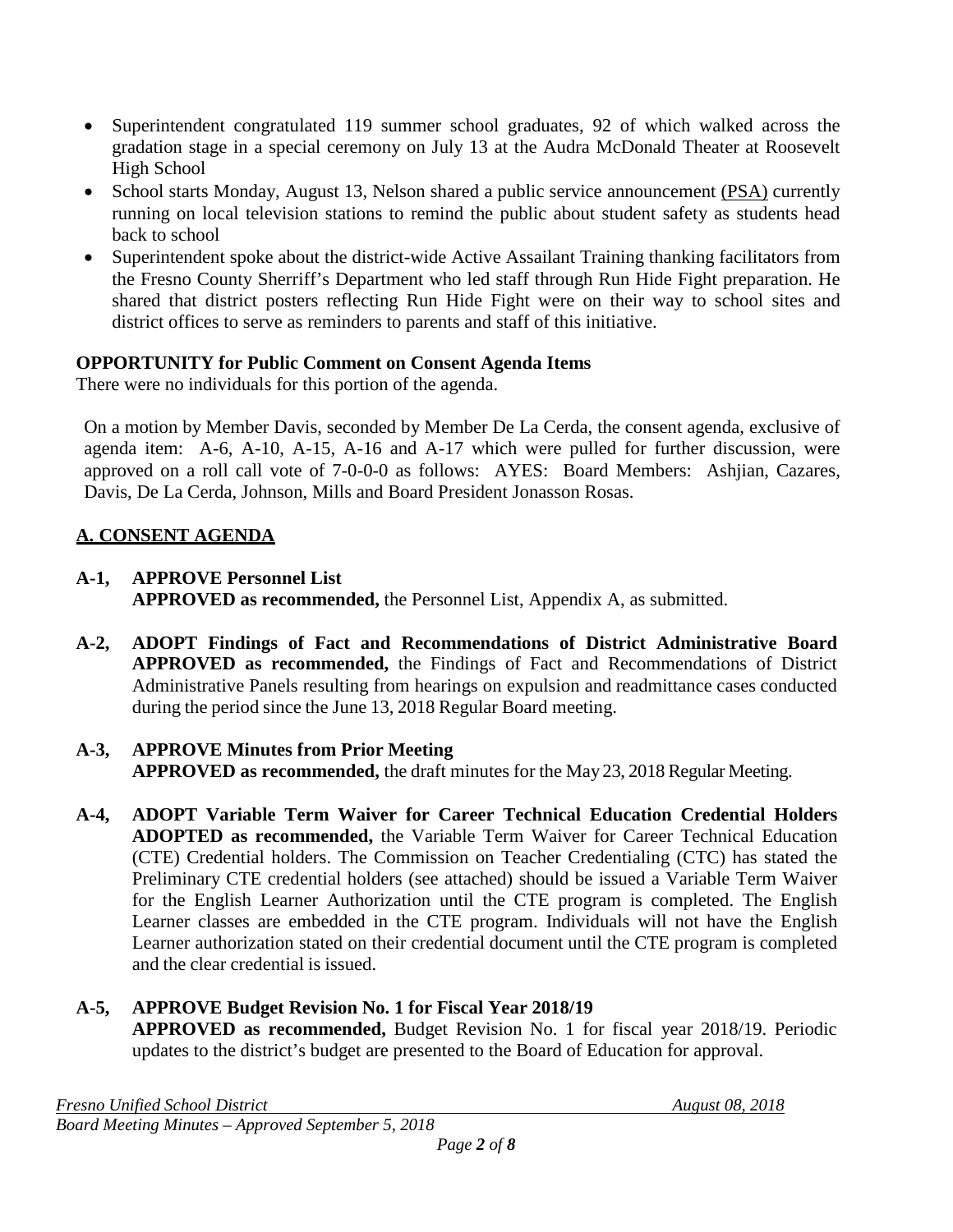# **A-6, APPROVE Annual Agreements for the 2018/19 School Year**

**APPROVED as recommended,** a matrix detailing agreements to provide services to Fresno Unified School District. These agreements start in August for the school year and include the following categories:

- Campus Safety and Security
- College and Career Readiness
- Leadership Development
- Maintenance and Operations
- Opportunities to promote arts, activities and athletics
- Targeted Assistance:
	- o Student Achievement Outcomes
	- o Social Emotional Supports

Contracts will commence after Board approval and will end no later than June 30, 2019.

# **Prior to the vote Board Member Cazares read the following statement:**

*FFDA Properties, LLC, doing business as M Street Arts Complex, is one of the vendors listed in Agenda Item A-6. FFDA Properties is owned by the Assemi Family. Because of my former employment with the Assemi Family, I have a remote financial interest in this contract.* 

*Consistent with prior recusals from decisions relating to the M Street Arts Complex, and in the interest of full Transparency, I am abstaining from this vote pursuant to Board Bylaw 9270.*

For the record, there were no questions. Member Davis moved for approval seconded by Member De La Cerda, which carried a vote 6-0-1-0 as follows: AYES: Board Members: Ashjian, Davis, De La Cerda, Johnson, Mills and Board President Jonasson Rosas. ABSTENSION: Board Member Cazares.

# **A-7, APPROVE Provisional Internship Permits**

**APPROVED as recommended,** Provisional Internship Permit (PIP) recommendations to rehire or hire upon Board approval.

- **A-8, APPROVE Article 20 Waivers for Various Schools for the 2018/19 School Year APPROVED as recommended,** letters received from the Fresno Teachers Association approving the requests from various schools to waive Article 20 of the collective bargaining agreement.
- **A-9, APPROVE Donation from Francine and Murray Farber to Provide Teaching Artists for Tehipite Middle School Students**

**APPROVED as recommended.** Mr. and Mrs. Farber are donating \$18,000 to provide additional art opportunities to the students of Tehipite Middle School. Two teaching artists will provide instruction to students after school, up to nine hours per week. Students may take classes in either folkloric dance or theatre.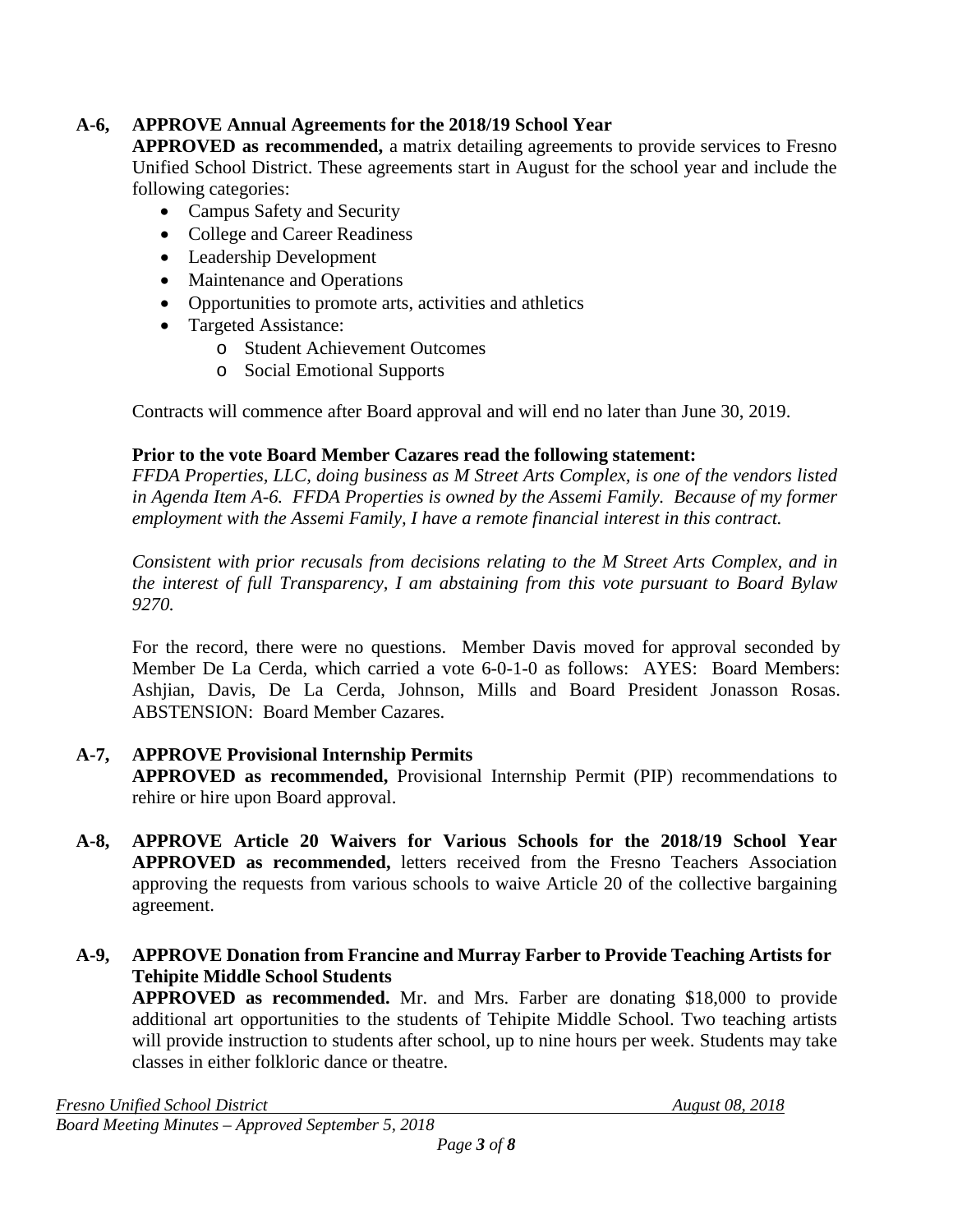**A-10, APPROVE Memorandum of Understanding with the School of Unlimited Learning APPROVED as recommended,** the Memorandum of Understanding with the School of Unlimited Learning detailing the relationship between the district, the Charter Corporate Entity, and the charter school regarding operation, oversight, and monitoring.

#### **Prior to the vote Board Member Jonasson Rosas read the following statement:**

*Agenda Item A-10 is a memorandum of understanding between the District and Fresno EOC operating as the School of Unlimited Learning. I am employed by Fresno EOC, which is a nonprofit corporation. I did not participate in making this contract. Because of my employment with Fresno EOC, I have a remote financial interest in this contract.*

*Consistent with prior recusals relating to Fresno EOC, and in the interests of full transparency, I am abstaining from this vote pursuant to Board Bylaw 9270.*

For the record, there were no questions. Member Davis moved for approval seconded by Member Mills, which carried a vote 6-0-1-0 as follows: AYES: Board Members: Ashjian, Cazares, Davis, De La Cerda, Johnson, and Mills. ABSTENSION: Board President Jonasson Rosas.

#### **A-11, APPROVE Purchase of Fitness/Weight Equipment and Related Facility Improvements for Bullard, Duncan, Edison, Fresno, Hoover, McLane, Roosevelt and Sunnyside High Schools STAFF REMOVED ITEM FROM THE AGENDA. NO ACTION WAS TAKEN ON THIS ITEM.**

It is recommended the Board approve the purchase of new weight/fitness equipment for Bullard, Duncan, Edison, Fresno, Hoover, McLane, Roosevelt and Sunnyside High Schools. The projects will replace aging equipment to provide additional physical education (PE) opportunities for all girls and boys including students with disabilities, promote more effective conditioning, support healthy fitness habits, and foster increased athletic competitiveness. Providing new, state of the art, high quality equipment will reduce inequity among high schools. Currently the quality, quantity and serviceability of equipment varies, and some equipment cannot be used due to safety concerns. The recommended projects will include related facility improvements including flooring with school colors/logos. All high school Athletic Directors support the project and indicate that updated fitness/weight equipment is a high priority need on their campus and would have an immediate positive impact for a wide range of students. The Superintendent recommends approval. Fiscal impact: \$1.4 million for fitness/weight equipment is available in the Unrestricted General Fund Reserve. Approximately \$600,000 for facility improvements related to the new equipment is available in the Measure X Fund. Funding for other projects will be recommended in the future. Contact person: Robert G. Nelson, telephone 457-3884.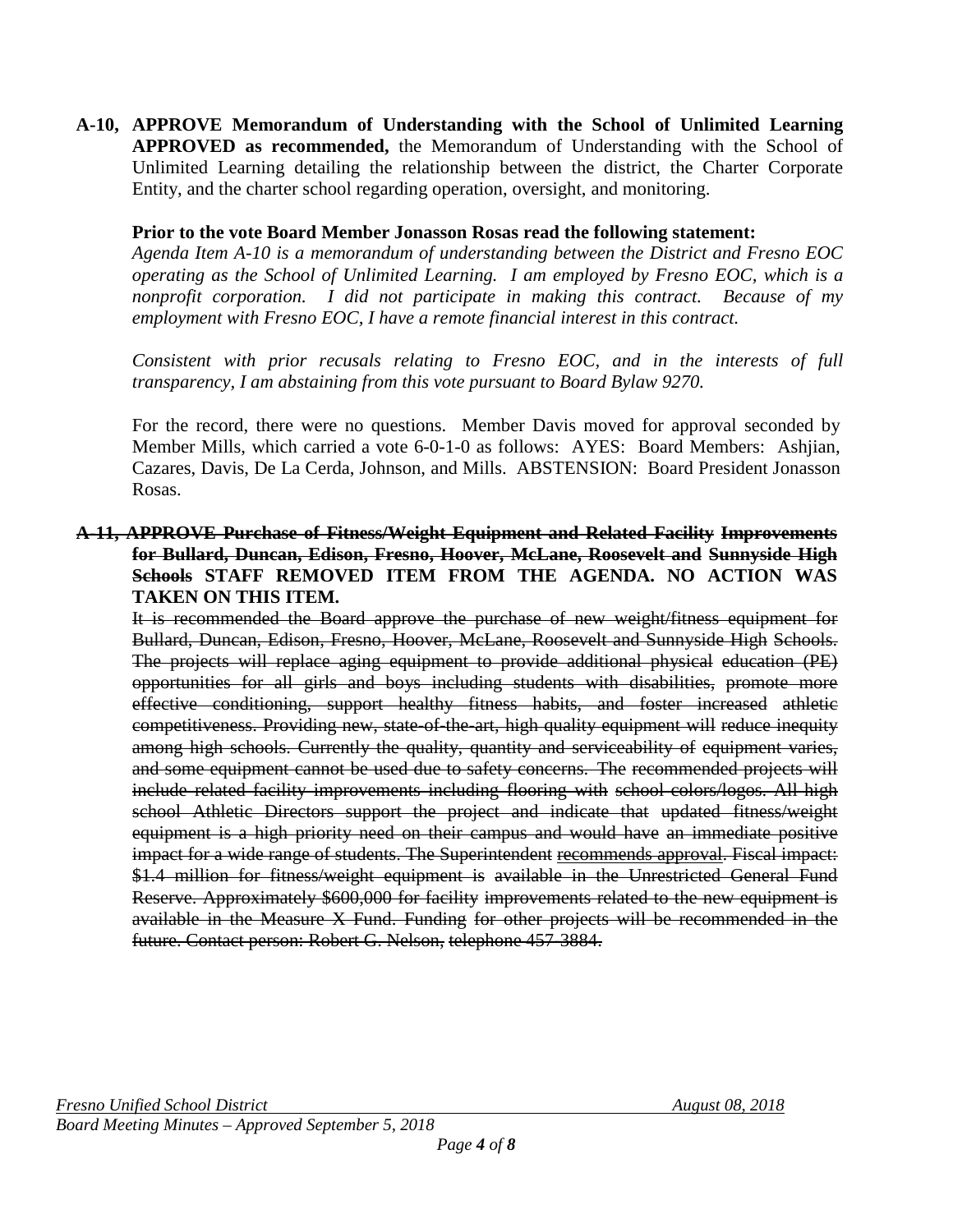### **A-12, APPROVE Fresno County Cradle to Career Partnership**

**APPROVED as recommended.** The Cradle to Career (C2C) Partnership for Fresno County is a community-wide partnership of public, private, nonprofit and philanthropic leaders who are organizing efforts and resources around building a shared community vision that all Fresno County youth will realize success and good health at every age, from cradle to career.

### **A-13, APPROVE Updated Energy Services Agreement with NORESCO**

**APPROVED as recommended,** updates to the master agreement with NORESCO for the remainder of the five- year period. The updated agreement includes terms favorable to the district that supersede the original agreement including a higher standard of care and more vendor accountability for errors and omissions. This is similar to the updates to engineering services contracts the Board approved on May 30, 2018.

#### **A-14, RATIFY Agreement with Fresno Police Department for Student Resource Officers, and APPROVE Increase to Operational Services Budget**

PULLED BY STAFF. NO ACTION WAS TAKEN ON THIS ITEM. It is recommended the Board ratify a three-year agreement with the Fresno Police Department (FPD) for Student Resource Officers (SROs) at high schools. The agreement provides for eleven SROs assigned to Bullard, Cambridge, Duncan, Edison, Fresno, Hoover, McLane, Phoenix, Roosevelt and Sunnyside high schools, and Fort Miller Middle School, plus a Sergeant. SROs perform regular law enforcement services and support safe and secure school environments. The agreement is for July 1, 2018 through June 30, 2021, with the option to extend for one twoyear period. The 2018/19 cost to the district is\$1,725,941, an average of \$143,828 per Officer/ Sergeant; the amount may increase in future years based on negotiated wages. An augmentation of \$349,280 is recommended to fund the FPD services. The full amount was not known during the budget development process, and the Board was informed that the contract was being negotiated.

### **A-15, RATIFY Change Orders for the Projects Listed Below RATIFIED as recommended,** Change Orders for the following projects:

- **Bid 17-14, Fresno High School - Royce Hall Acoustical Improvements and Remodel** Change Order 2: \$56,628
- **Bid 18-02, Adult Transition Program (ATP) Modernization Project** Change Order 3: Change Order 4: \$20,250 \$21,391
- **Bid 18-05, McLane High School Bio-retention Basin Project** Change Order 1: \$0

**Bid 18-08, HVAC Improvements in the Multipurpose Rooms for Pyle Elementary School, Fort Miller and Yosemite Middle Schools**

Change Order 2 (Pyle): \$22,491 Change Order 2 (Fort Miller): \$23,114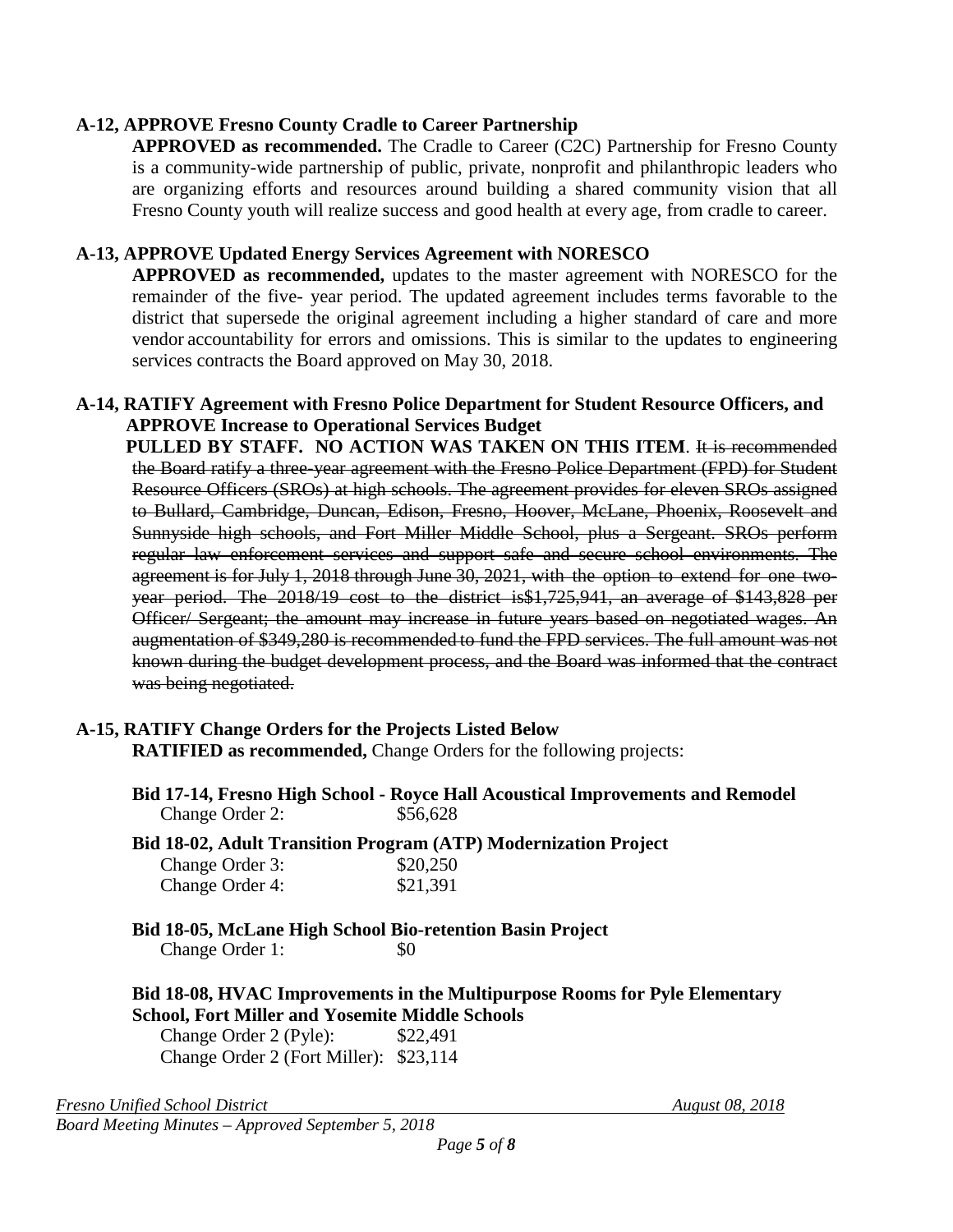Change Order 1 (Yosemite): \$18,802

**Bid 18-14, Addams Elementary School Portable Relocation and Infrastructure** Change Order 1: \$6,340

### **Prior to the vote Board Member Ashjian read the following statement:**

*Item A-15 includes change orders for construction projects involving Davis Moreno Construction, Inc. (Bid Number 17-14) and Mark Wilson Construction, Inc. (Bid Number 18- 02).* 

*I have done business with Davis Moreno Construction and Mark Wilson Construction in my private capacity on other projects not involving Fresno Unified beginning at least five years prior to my election to this Board. I did not participate in making these contracts. Because of my relationship with these companies, I have a remote financial interest in these contracts. Therefore, I am abstaining from this vote pursuant to Board Bylaw 9270.*

For the record, there were no questions. Member De La Cerda moved for approval seconded by Member Mills, which carried a vote 6-0-1-0 as follows: AYES: Board Members: Cazares, Davis, De La Cerda, Johnson, Mills and Board President Jonasson Rosas. ABSTENSION: Board Member Ashjian.

### **A-16, RATIFY the Filing of Notices of Completion**

**RATIFIED as recommended,** Notices of Completion for the following projects, which have been completed according to plans and specifications.

- **Bid 17-27R**, Sections A and B, Edison and Roosevelt High Schools Tennis Courts Improvements Rebid
- **Bid 18-05**, McLane High School Bio-retention Basin Project
- **Bid 18-06**, Sections A-C and F, Playground Equipment Installation for Columbia, Edison-Bethune, Jefferson and Kirk Elementary Schools
- **Bid 18-08**, HVAC Improvements in the Multipurpose Rooms for Pyle Elementary School, Fort Miller and Yosemite Middle Schools
- **Bid 18-17**, Section C, Installation of Exterior Lighting Upgrades for Anthony, Bakman, and Olmos Elementary Schools and Cambridge High School
- **Bid 18-21**, Sunnyside High School Irrigation Improvements

# **Prior to the vote Board Member Ashjian read the following statement:**

*Agenda Item A-16 includes a notice of completion for a construction project involving Davis Moreno Construction, Inc. (Bid Number 17-27R).*

*I have done business with Davis Moreno Construction in my private capacity on other projects not involving Fresno Unified beginning at least five years prior to my election to this Board. I*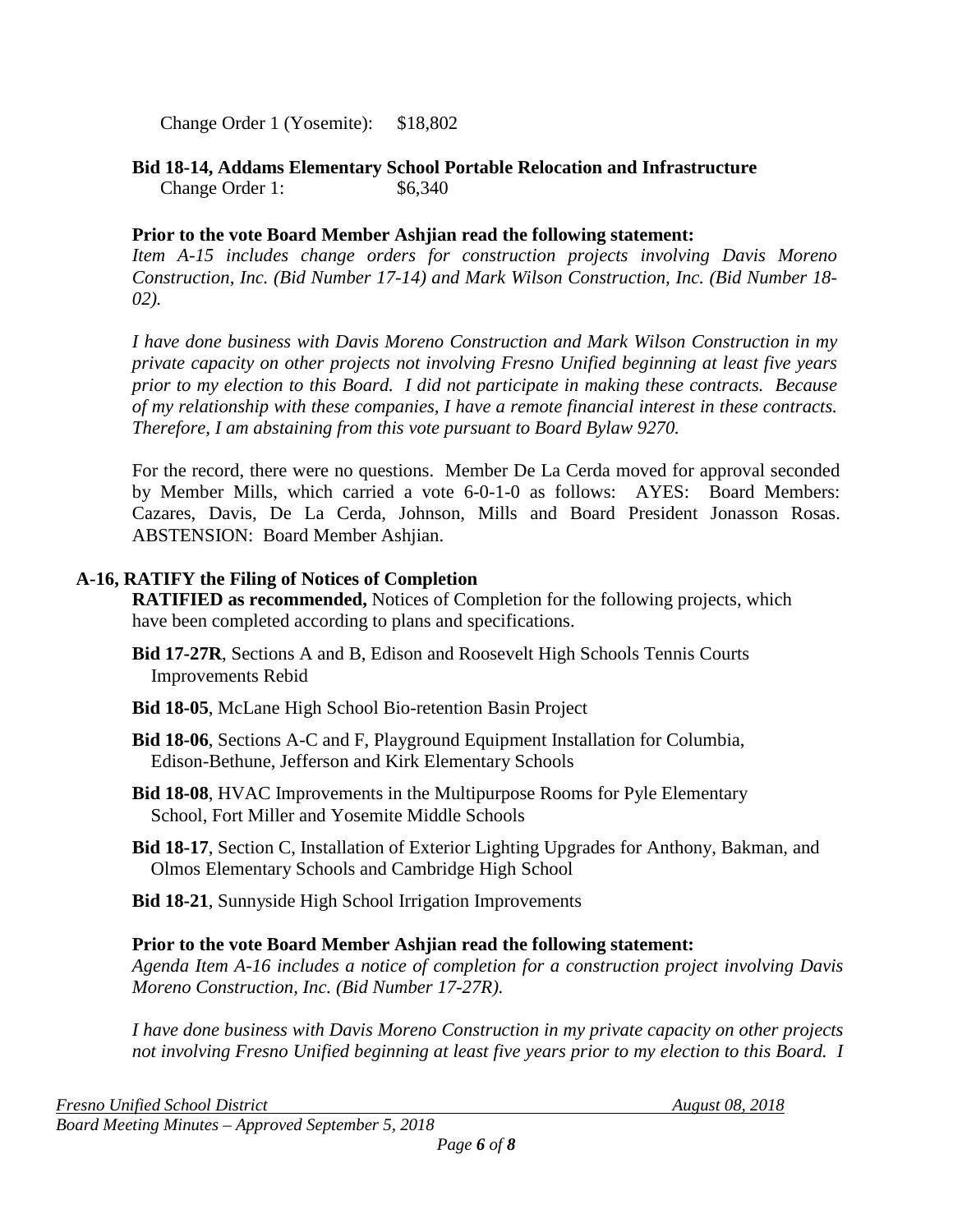*did not participate in making this contract. Because of my relationship with this contractor, I have a remote financial interest in this contract. Therefore, I am abstaining from this vote pursuant to Board Bylaw 9270.*

For the record, there were no questions. Member Davis moved for approval seconded by Member De La Cerda, which carried a vote 6-0-1-0 as follows: AYES: Board Members: Cazares, Davis, De La Cerda, Johnson, Mills and Board President Jonasson Rosas. ABSTENSION: Board Member Ashjian.

# **A-17, RATIFY Purchase Orders from May 1, 2018 through May 31, 2018, and Zero Dollar Contracts**

**RATIFIED as recommended,** purchase orders issued from May 1, 2018 through May 31, 2018. Purchase orders for \$10,000 or more are presented first, followed by purchase orders for less than \$10,000. A list of purchase orders issued for Associated Student Body (ASB) accounts is also provided. Also attached and included for ratification is a list of zero dollar contracts that specify terms but where no funds will be exchanged between Fresno Unified and other entities.

### **Prior to the vote Board President Jonasson Rosas read the following statement:**

*Fresno EOC is the vendor for purchase order number 510381 as stated in item A-17. I am employed by Fresno EOC, which is a nonprofit corporation. I did not participate in making these contracts. Because of my employment with Fresno EOC, I have a remote financial interest in these contracts.*

*Additionally, purchase order numbers 509765 and 509788 are reimbursements to myself for expenses incurred as board president. Although I do not believe recusal is required for these items, I would like to disclose them.* 

*Consistent with prior recusals relating to Fresno EOC, and the interests of full transparency, I am abstaining from this vote pursuant to Board Bylaw 9270.*

# **Prior to the vote Board Member Ashjian read the following statement:**

*Included in item A-17 are purchase orders for Davis Moreno Construction (purchase order number 510231, 504932A, 504932B & 507682), Elite Landscape Construction (purchase order number 511182), Mark Wilson Construction (purchase order number 510838), Todd Companies (purchase order number 510806), and Expo Party Rental & Sales (purchase order numbers 510470 & 506669).*

*I have done business with Davis Moreno Construction, Elite Landscape Construction, Mark Wilson Construction, Todd Companies, and Expo Party Rental Sales in my private capacity on other projects not involving Fresno Unified Beginning at least five years prior to me election to this Board. I did not participate in Making these contracts. Because of my relationship with these companies, I have a remote financial interest in these contract. Therefore, I am abstaining from this vote pursuant to Board Bylaw 9270.*